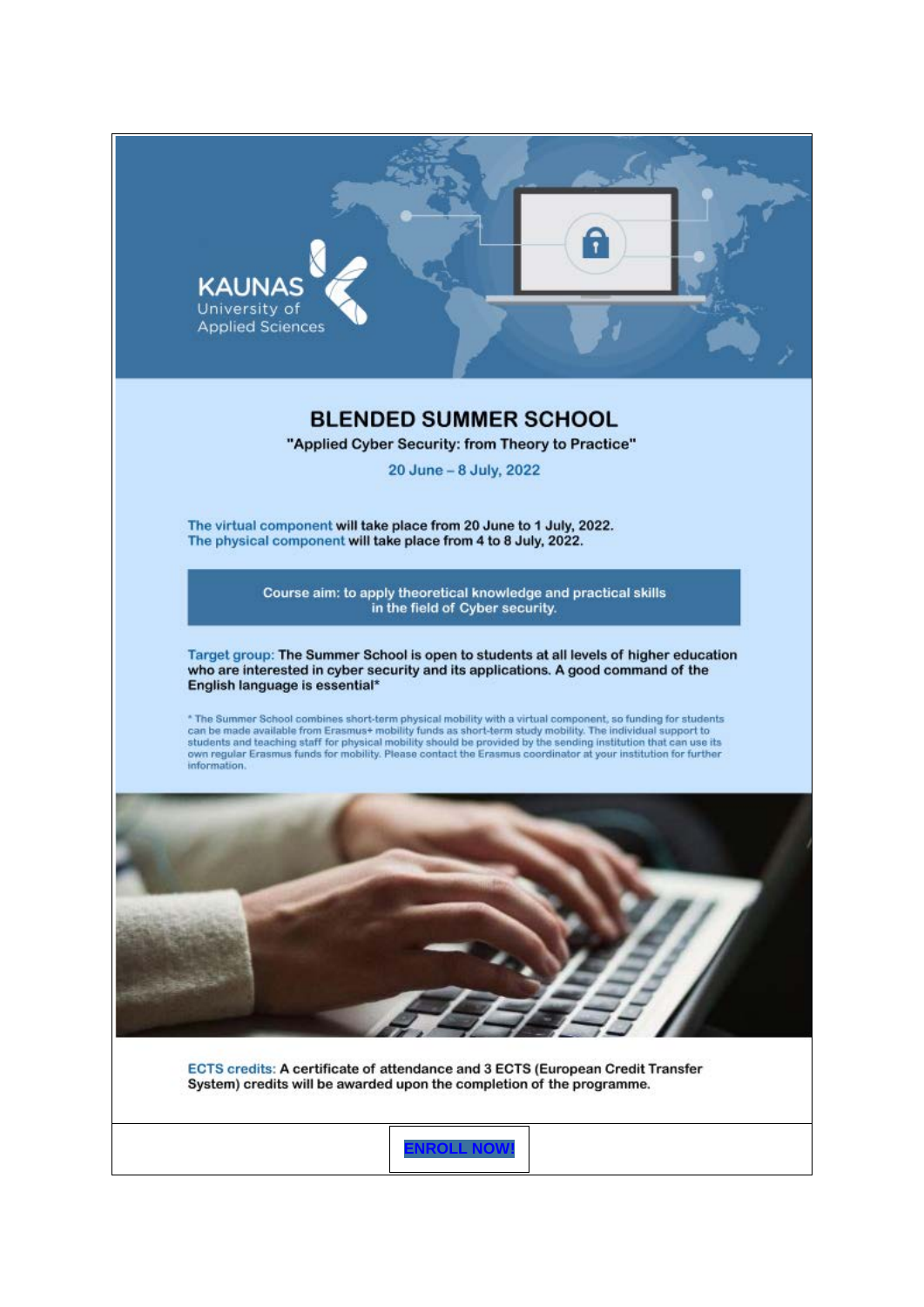Enrolment deadline: 23 May, 2022

Registration fee: 180 EUR\*\* (Coffee breaks, lunch, dinner and cultural programme included)

Payment deadline: 6 June, 2022.

\*\* There is no refund of the registration fee. The fee should be paid by a direct bank transfer.

| <b>Payment details:</b>      |                                                                                                                                          |  |
|------------------------------|------------------------------------------------------------------------------------------------------------------------------------------|--|
|                              | <b>Name and address of the Kauno Kolegija / University of Applied Sciences, Pramones</b><br>beneficiary: pr. 20, 50468 Kaunas, Lithuania |  |
| Institution code: 1119 65284 |                                                                                                                                          |  |
|                              | VAT code: LT119652811                                                                                                                    |  |
|                              | Account number: LT28 7300 0100 0222 9776                                                                                                 |  |
|                              | <b>Payment purpose: Summer School fee, participant name and surname</b>                                                                  |  |

Ŧ



**SEE YOU IN** 

For more information: viktorija.gudauskaite@go.kauko.lt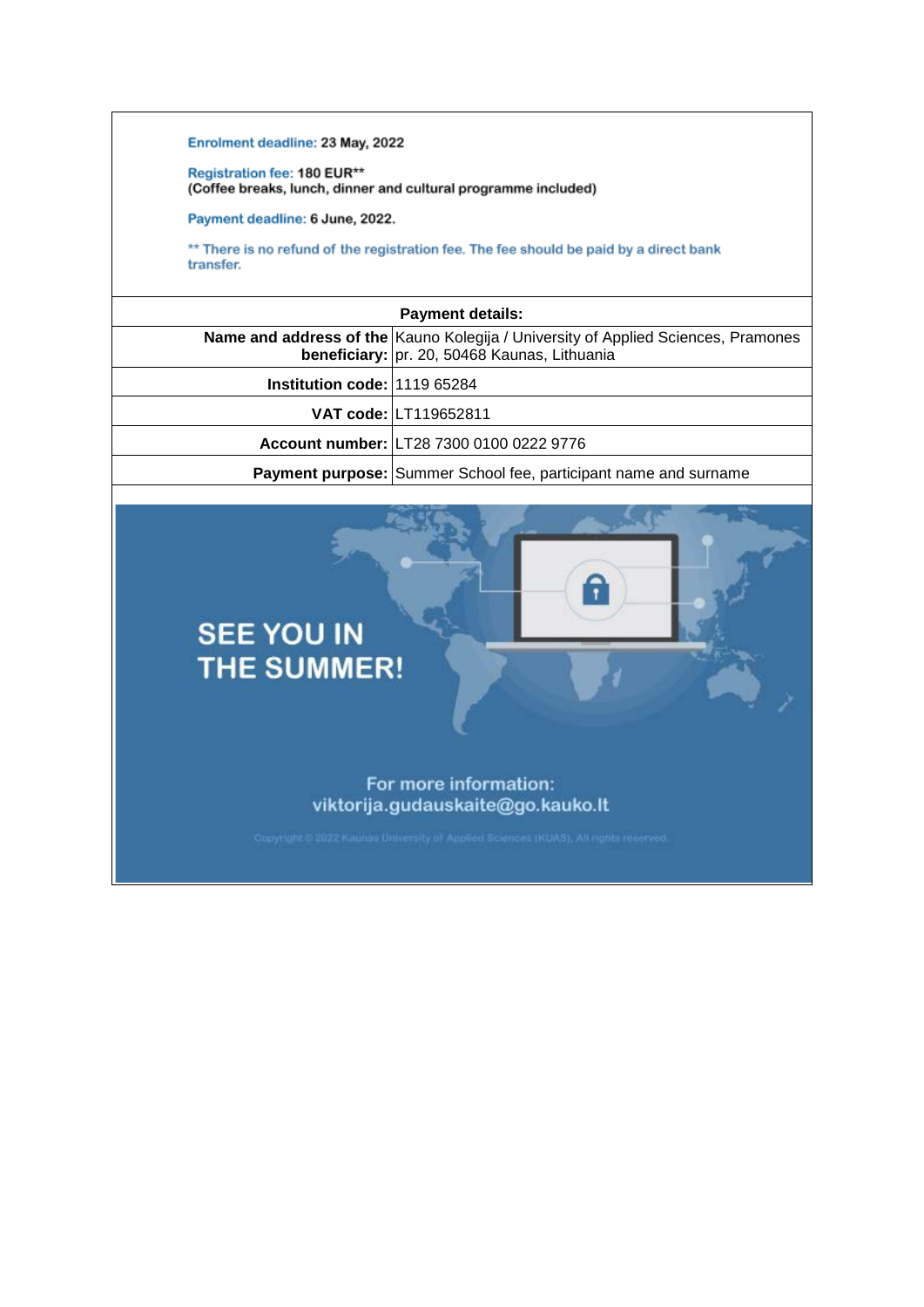

School

## **"Applied Cyber Security: from Theory to Practice" Blended** Summer

**Date:** 20 June **–** 8 July, 2022 The virtual component will take place from 20 June to 1 July, 2022. The physical component will take place from 4 to 8 July, 2022.

**Course aim:** to apply theoretical knowledge and practical skills in the field of Cyber security.

**ECTS credits:** A certificate of attendance and 3 ECTS (European Credit Transfer System) credits will be awarded upon the completion of the programme.

**Target group:** The Summer School is open to students at all levels of higher education who are interested in cyber security and its applications. A good command of the English language is essential\*

**Enrolment deadline:** 23 May, 2022

**Registration fee:** 180 EUR\*\* (Coffee breaks, lunch, dinner and cultural programme included)

**Payment deadline:** 6 June, 2022

**Enrolment:** https://forms.gle/We9Fh4UPJaDAZwrQ9

\*The Summer School combines short-term physical mobility with a virtual component, so funding for students can be made available from Erasmus+ mobility funds as short-term study mobility. The individual support to students and teaching staff for physical mobility should be provided by the sending institution that can use its own regular Erasmus funds for mobility. Please contact the Erasmus coordinator at your institution for further information.

\*\*Limited number of participants.

\*\*There is no refund of the registration fee.